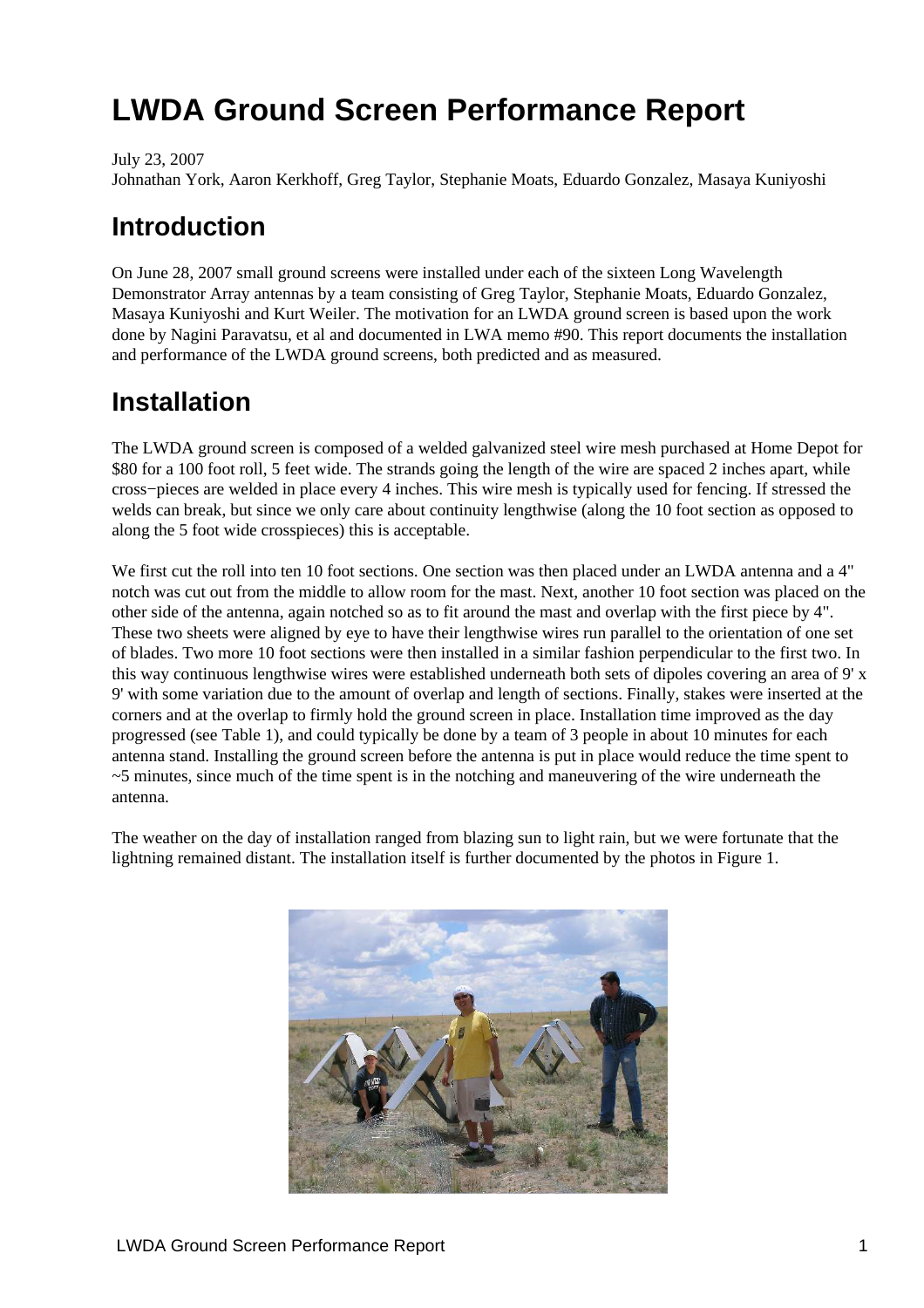

*Figure 1*: Installation of Ground Screens at the LWDA

<span id="page-1-0"></span>In the interest of correlating against the measured data, the time of installation for each antenna was recorded and reproduced in Tabl[e 1.](#page-1-0)

*Table 1*: Installation Time For Each LWDA Antenna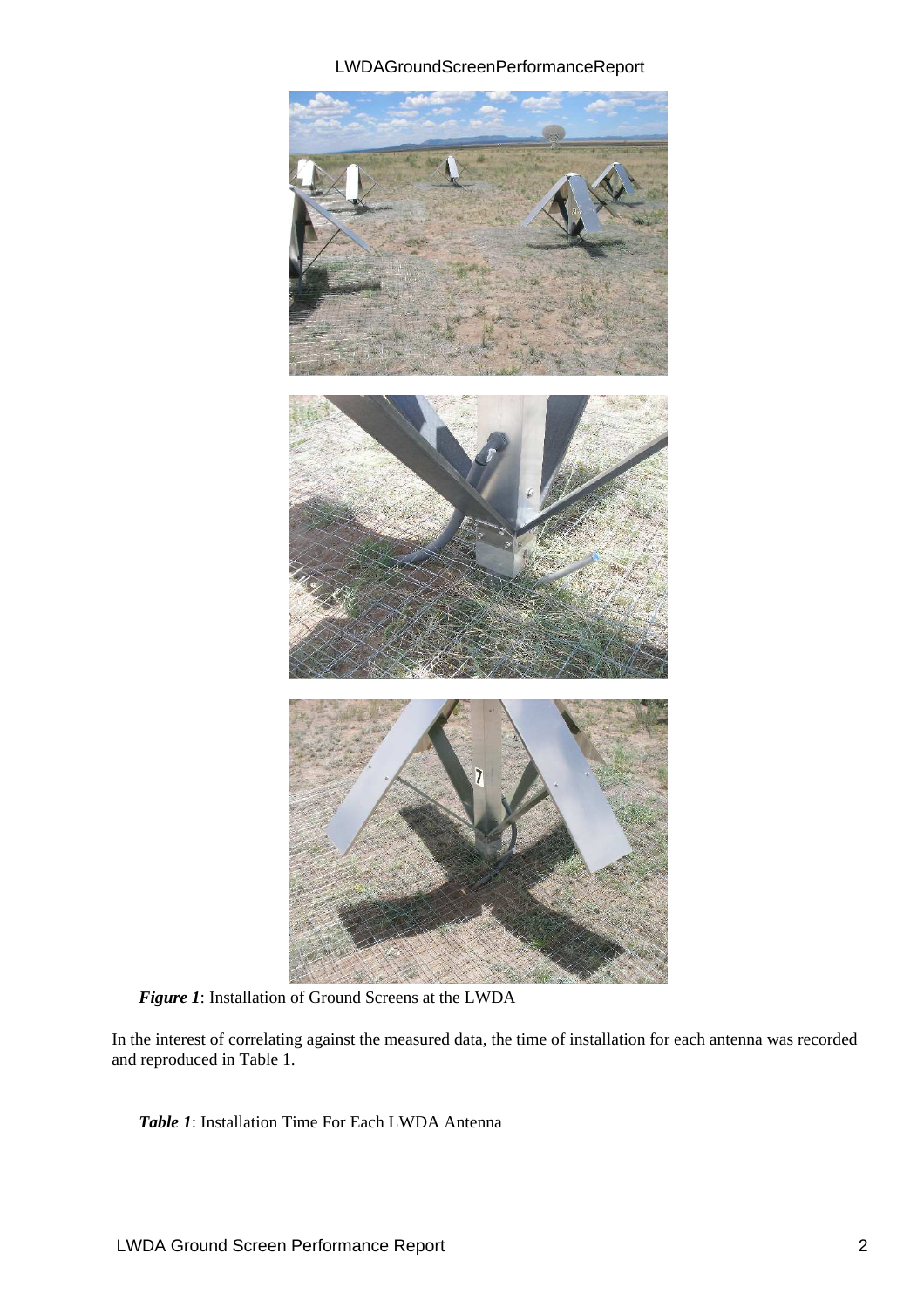|                |       | Antenna Start Time (MDT) Complete Time (MDT) |
|----------------|-------|----------------------------------------------|
| 1              | 10:30 | 10:50                                        |
| $\mathbf{2}$   | 10:50 | 11:10                                        |
| $\overline{3}$ | 11:15 | 11:35                                        |
| $\overline{4}$ | 11:35 | 11:45                                        |
| 5              | 11:45 | 12:05                                        |
| 6              | 12:10 | 12:25                                        |
| $\overline{7}$ | 13:15 | 13:25                                        |
| 8              | 13:30 | 13:45                                        |
| 9              | 13:45 | 13:53                                        |
| 10             | 13:55 | 14:07                                        |
| 11             | 14:07 | 14:22                                        |
| 12             | 14:40 | 14:52                                        |
| 13             | 14:52 | 14:59                                        |
| 14             | 14:52 | 14:59                                        |
| 15             | 15:00 | 15:07                                        |
| 16             | 15:15 | 15:25                                        |

### **Simulated Performance**

<span id="page-2-0"></span>Aaron Kerkhoff ran a number of NEC simulation to determine the sensitivity of the small blade antenna response to different ground conditions (wet vs. dry) and to a ground screen being placed beneath the antenna. The metrics of interest are total antenna loss (due mismatch and ground losses) for a given ground condition (related to signal to noise) and the change in total antenna loss between the extremes in ground conditions (related to variation in signal to noise over time.) Figure [2](#page-2-0) summarizes the simulation results.



*Figure 2*: LWDA Ground Screen Simulation Results

The blue and red traces are the total losses of the small blade (with no screen) over dry and wet ground, respectively. As expected, the total loss is higher (signal is lower) for dry ground (more absorption by the ground), however the difference between grounds is not as great as may be expected since the matching improves as the ground dries out. The solid black trace is the difference between dry and wet grounds. The difference between wet and dry conditions between 60 to 80 MHz varies between 1.3 dB to 0.8 dB, which is not too high.

Next, a 2 meter square ground screen, placed very close to the ground, beneath the small blade was modeled. This screen size is a bit bigger than the footprint of the small blade. I then re−ran the simulations with wet and dry grounds. The resulting total antenna losses for dry and wet grounds, respectively, with the ground screen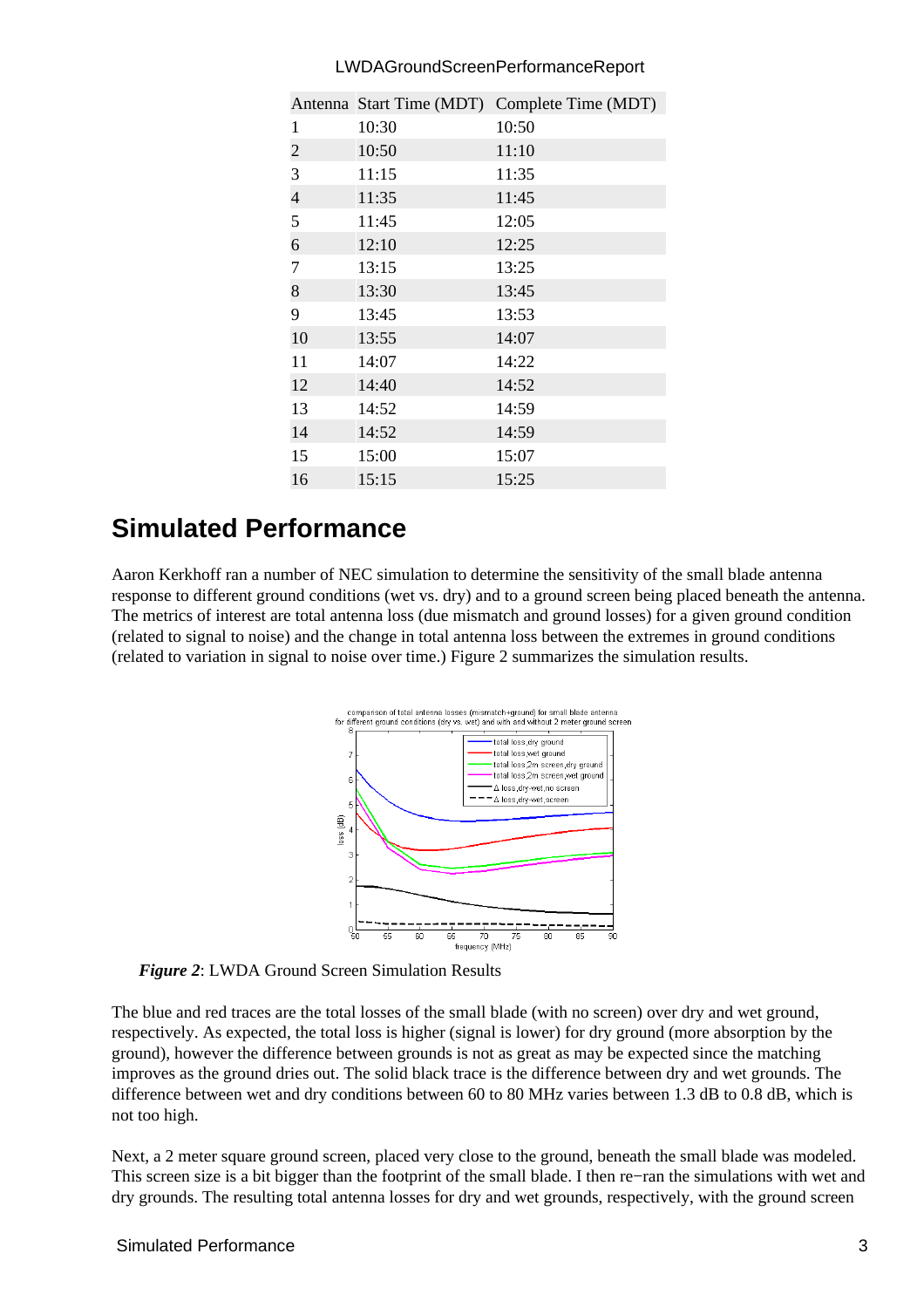present are given by the green and magenta traces. Particularly for the dry ground case, the antenna losses have been reduced (i.e. signal levels increased) significantly by adding the ground screen; the improvement between 60 to 80 MHz is between 1.9 dB and 1.7 dB. The difference between wet and dry grounds with the ground screen present is given by the dashed black line. Clearly the variation in losses (or signal level) due to different ground conditions has been reduced noticeably to between 0.2 dB and 0.1 dB between 60 to 80 MHz. Preliminary simulations were run assuming that the ground screen was a solid metal sheet. A subsequent simulation was conducted assuming a real wire screen with a 4" square cell size and a wire diameter of 1.6 mm; this is actually slightly less dense that the screen that the NRL folks used in the big blade ground screen measurements a month ago. Although it is not shown in the plot, the total loss given with the real wire screen was nearly identical to a solid metal screen (delta less than 0.1 dB) down to 50 MHz.

In summary, it appears from these simulations that a significant improvement in small blade performance in terms of both signal level and signal level variation due to changing ground conditions can be realized with a reasonable size ground screen (> 2 meters) using a screen material similar to that detailed in NRL's big blade ground screen report. It should be noted noted that this improvement is confined to higher frequencies; in the plot, the performance of the antenna with a ground screen starts to degrade below 60 MHz. A larger ground screen size is required to improve performance at lower frequencies. While this is not necessarily important for LWDA (we can only measured down to  $\sim$  55 MHz anyway), it will necessary to consider the appropriate ground size for LWA antennas in order to achieve good performance over the entire operating band.

### **Individual Antenna Total Power Measurements**

<span id="page-3-0"></span>Although we originally planned to take power measurements over a frequency range of 60−88MHz before and after the ground screen installation, for a variety of reasons it was decided to use the normal LWDA imaging mode, which collects data only from 73.0−74.6 MHz. It is hoped that future measurements will study the ground screen improvement over the wider 60−88 MHz band. Figure [3](#page-3-0) shows received power at each of the antennas numbered 1−5 on the day of installation plotted against UTC time in hours. By subtracting 6 hours from the UTC time plotted, the local Mountain Daylight Time can be obtained.



*Figure 3*: Power from antennas 1−5 of LWDA on the day of installation

A number of important features are visible in figure [3](#page-3-0) including:

- 1. the diurnal variation as the galactic plane transits and begins to set overnight,
- 2. the sudden increases in power related to ground screen installation beginning with antenna 1 at about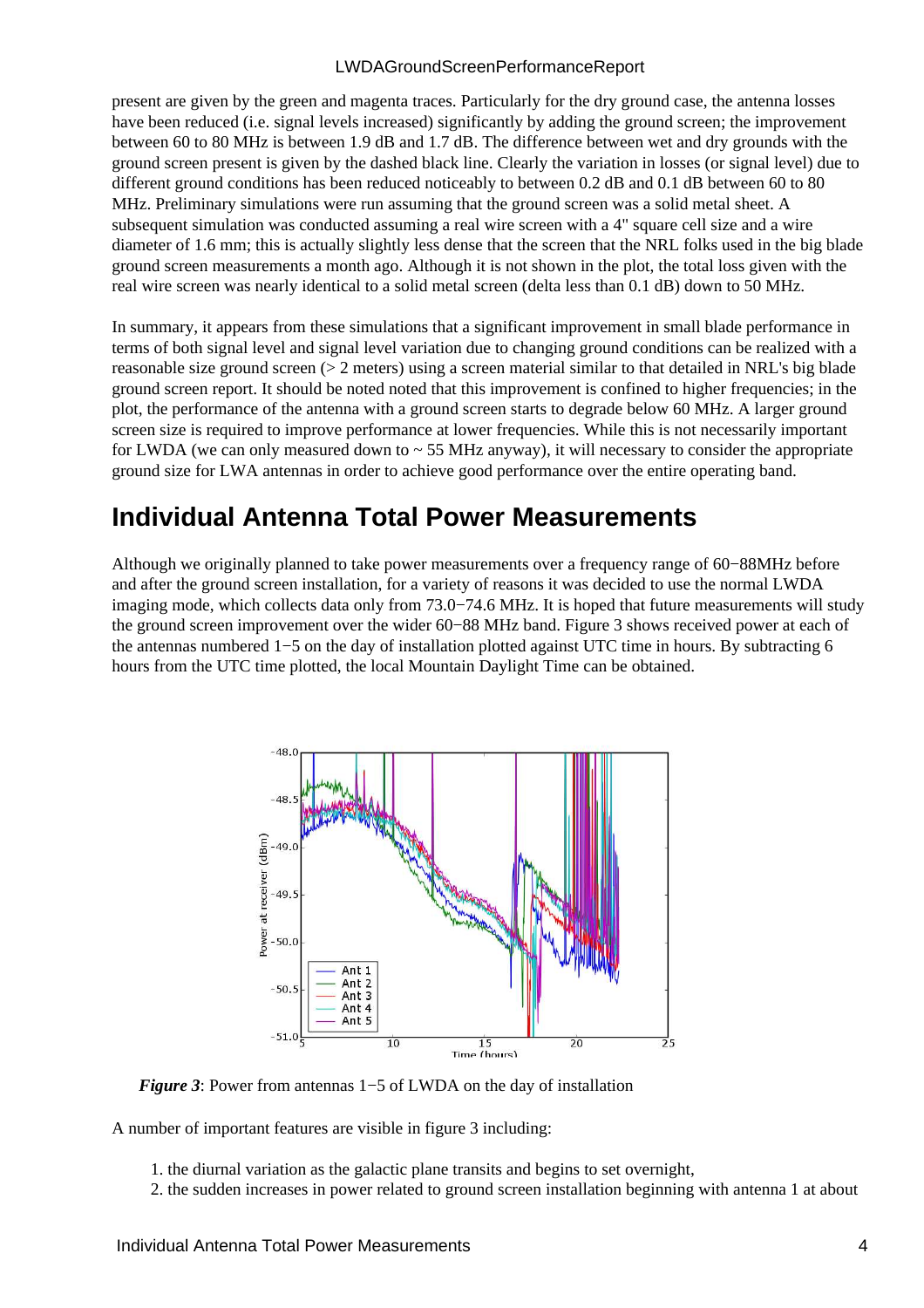10:30am local time (16.5 hours UTC) or so, and then antennas 2−5 follow in succession. At first glance, the improvement in signal level due to the ground screen appears to be between 0.5−1 dB.

3. what appears to be the effect of distant lightning during the afternoon hours starting about 2pm local time (20 hours UTC).

<span id="page-4-0"></span>Also apparent in figure [3](#page-3-0) is an unexplained dip in power from antenna 1 a few hours after installation, which seems to be associated with having large rolls of wire sitting next to some of the antennas during the installation process. In order to get a better measure of the improvement by excluding temporary effects during installation, the day of installation was masked out of the data set under consideration, and a scatter plot showing received antenna power against local sidereal time is contained in figure [4.](#page-4-0)



*Figure 4*: Antenna 4 power at receiver before and after ground screen installation

<span id="page-4-1"></span>After writing a simple iterative RFI filtering algorithm, I was able to create a plot showing the improvement in signal strength as a function of local sidereal time shown in figur[e 5.](#page-4-1)



*Figure 5*: Improvement in received power at antenna 16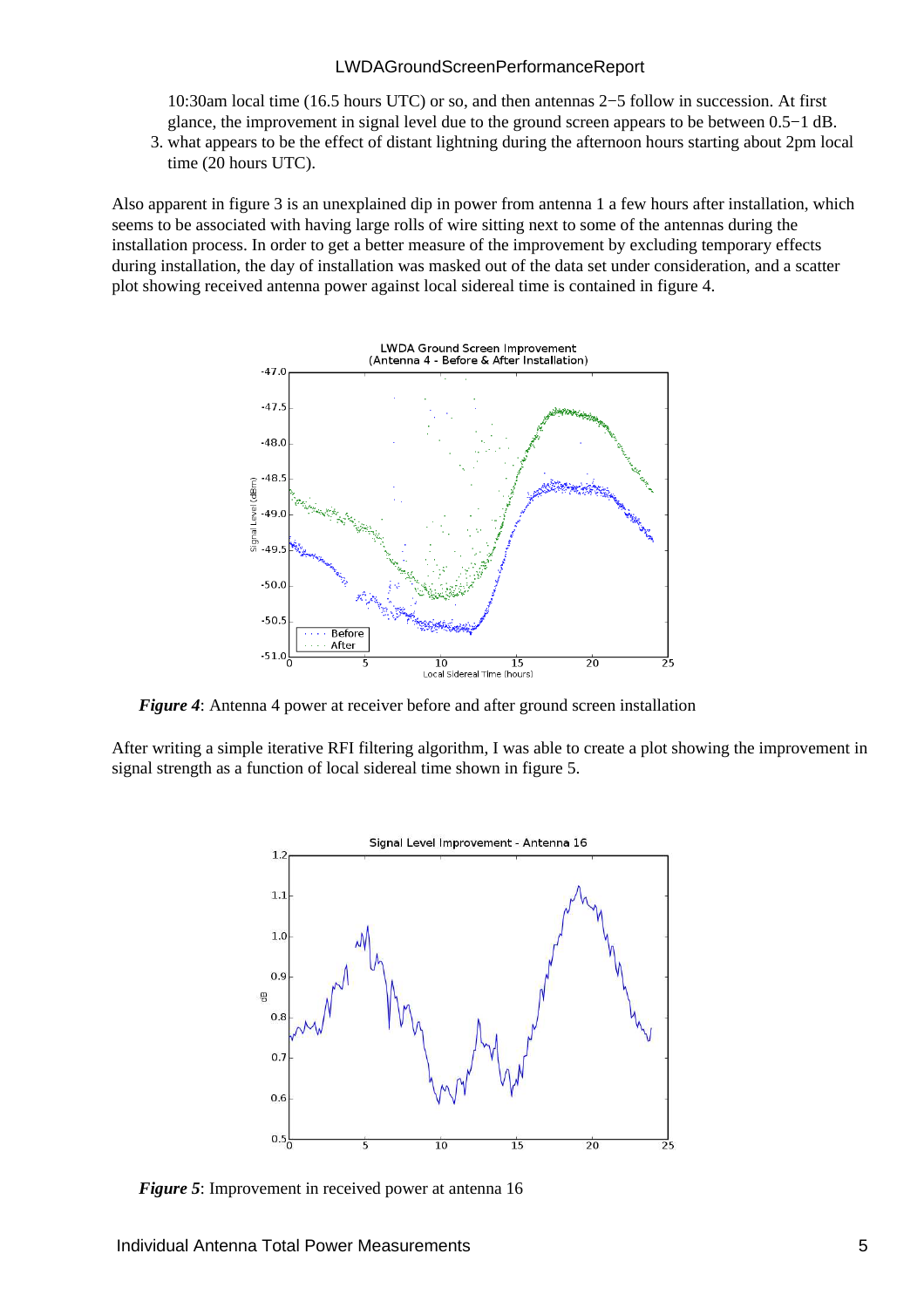A few characteristics of figure [5](#page-4-1) are notable, including:

- 1. The signal level improvement on antenna 16 seems to be range from approximately 0.5–1.1dB depending on local sidreal time
- 2. Two peaks are apparent, separated by approximately twelve hours.
- 3. The signal improvement does not consistently scale proportionally with actual signal level, which is consistent with the LWDA being sky noise dominated. That is, the signal improvement does not vary as would be expected if the LWDA were not sky noise dominated.

In order to make sense of the shape of the improvement curve, it is helpful to look at the distribution of the power in the sky at several Local Sidereal Times corresponding to inflection points in the graph above. Shown in figure [6](#page-5-0) are the images of the distribution of power in the sky as simulated from the Haslam 408 MHz skymap. The color ranges from blue to red which correspond to lowest and highest power in the sky, respectively. The color scale is not shared between images.

<span id="page-5-0"></span>

*Figure 6*: Spatial distribution of power at the times corresponding to inflection points of the signal level improvement for antenna 16

The maxima in the graph at 5 and 19 hours LST correspond with times that the power in the sky was mostly concentrated high above the horizon, with the minima at 10 and 15 hours LST associated with times that most power in the sky was low to the horizon. This is evidence that not only did the ground screen reduce the direction invariant ground loss term, but it also changed the antenna pattern, apparently by making it more directional. The inflection at approximately 12.5 hours seems to be related to the setting of the galactic ante−center in the west and the rising of the galactic center in the east. Potential future work could involve simulating the drift scans with antenna patterns derived with and without the ground screen to obtain a qualitative measure of how accurately the simulation tools model the effects of the ground screen on the antenna pattern.

<span id="page-5-1"></span>For completeness, the derived signal level improvement is shown for all 16 antennas in figure [7](#page-5-1) as a function of local sidereal time.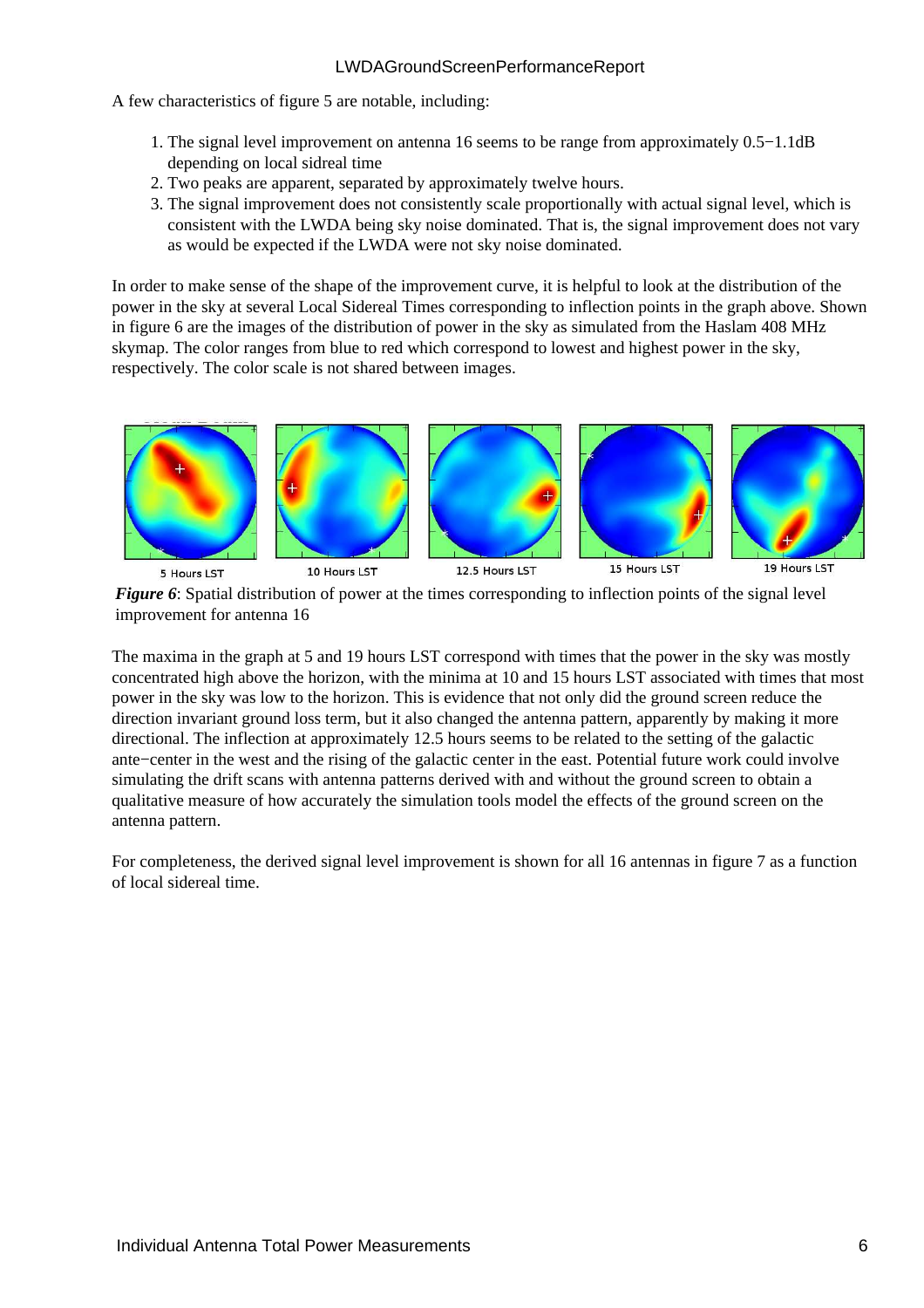

*Figure 7*: Signal level improvements for all 16 LWDA antennas

Figure [7](#page-5-1) shows a signal level improvement ranging from approximately 0.5−1.6 dB depending on the antenna and local sidereal time.

### **Two element interferometer measurements**

<span id="page-6-0"></span>In addition to total power measurement from each antenna, the outlier dipole installed in May 2007 was used in conjunction with the LWDA phased to track CasA in a two−element interferometry mode. Figure [8](#page-6-0) shows the amplitude of the detected fringes as a function of local sidereal time before and after the ground screen installation. The graph shows approximately 1.4 dB of improvement in signal strength due to the addition of the ground screens beneath LWDA.



*Figure 8*: Power of received fringes from correlating the LWDA phased at CasA and the outlier dipole

The "after" trace on the plot above is cut short because of a power outage at the LWDA site from approximately 11:06am to 2:46pm MDT on July 3, 2007. Additional data was collected after the power